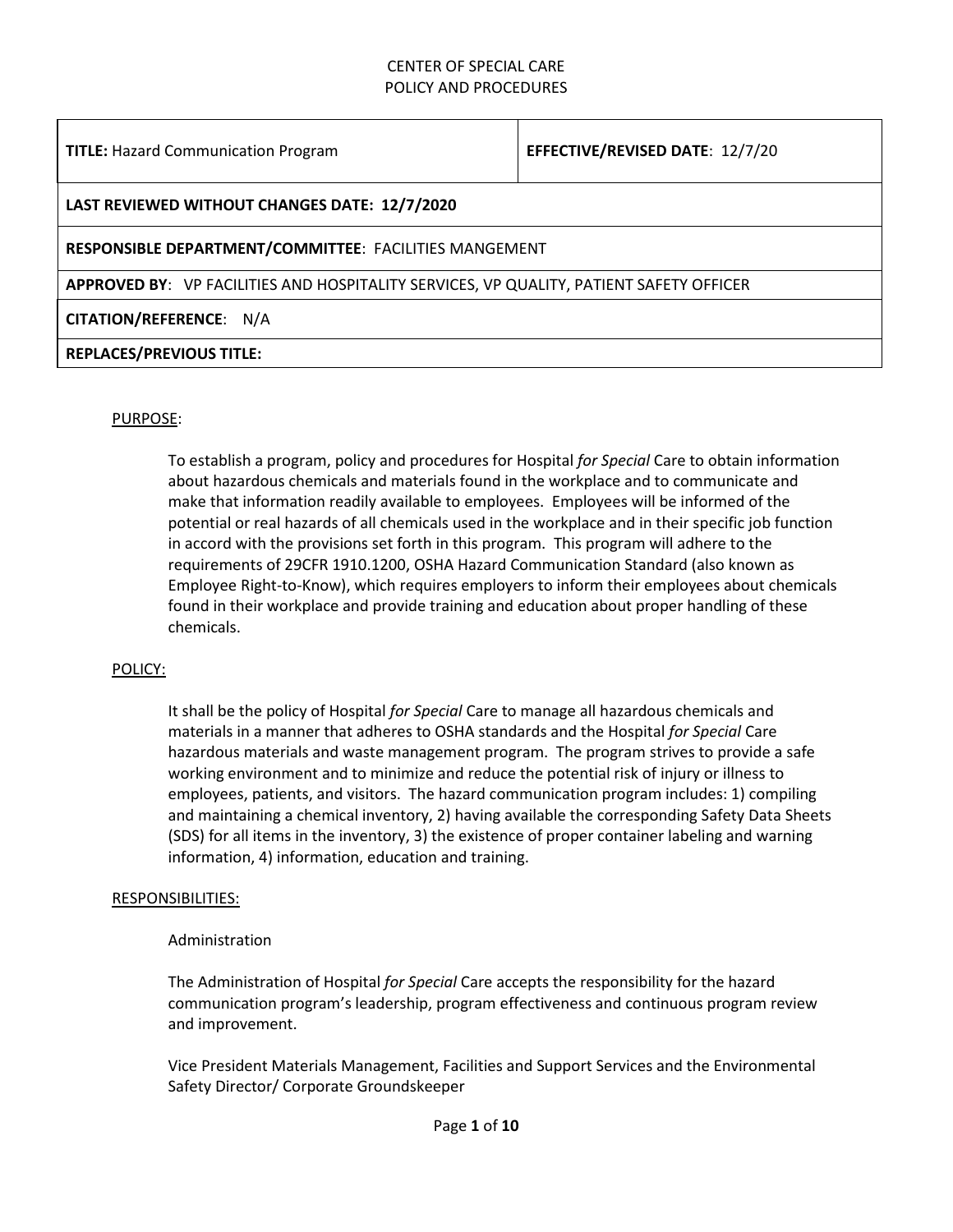The Environmental Safety Director/Corporate Groundskeeper in collaboration with the Vice President Materials Management, Facilities and Support Services oversees, monitors, and evaluates the program to assure overall compliance. They are responsible to ensure a central written inventory of all hazardous chemicals / materials is maintained, the corresponding SDS are available, and are available to provide guidance and assistance in complying with the requirements of the Hospital *for Specia*l Care and OSHA hazard communication program.

#### Department Heads/Managers/Supervisors

Department Heads, managers, and supervisors are responsible to perform a pre-purchase evaluation of a product to ensure that the least hazardous material is being used. They ensure that the purchased hazardous chemical / material is appropriately identified and inventoried for inclusion in the centralized chemical inventory and SDS database maintained by the Facilities Management Department. They develop, provide and document department specific education and training consistent with the Right-to-Know Law on hazardous chemicals / materials use and handling in accord with manufacturer's label requirements prior to initial exposure and then provide re-education on an as needed basis or annually thereafter. They must provide or make accessible Personal Protective Equipment (PPE) required when handling a hazardous or potentially hazardous chemical / material and ensure the individual use of appropriate PPE. They develop and enforce policies and procedures regarding the safe storage, use, handling, transportation and disposal of hazardous chemicals / materials, and proper spill response and cleanup in accord with manufacturers' label and SDS information. They respond to employee requests for information about hazardous substances and accept responsibility for the actions of employees within their area.

#### Employees

It is the responsibility of all employees to become familiar with and comprehend the Hazard Communication Program, related policies and procedures, and know where and how to access SDS for chemicals / materials that may be used within the workplace. Employees must attend required training, use appropriate PPE provided as required, and inform their immediate supervisor or manager when PPE is not available or needs to be replaced. Employees are responsible to promptly report spills, exposures, unsafe work practices, misuse, improper handling or disposal to their supervisor, to the manager responsible for safety, or a member of the Employee Health & Safety or Environment of Care Committees.

Vice President Materials Management, Facilities and Support Services and Vice President of Quality / Patient Safety Officer

The Vice President Materials Management, Facilities and Support Services and the Vice President of Quality / Patient Safety Officer are vested with the responsibility to direct, monitor and evaluate the overall hazard communication program; to ensure compliance with the OSHA hazard communication standard; and to help identify problem areas. They are appointed by the President to implement and coordinate an effective, comprehensive, facility wide hazard communication program, with specific duties that include hazard surveillance and assessment, development of policies and procedures, implementation of training programs and technical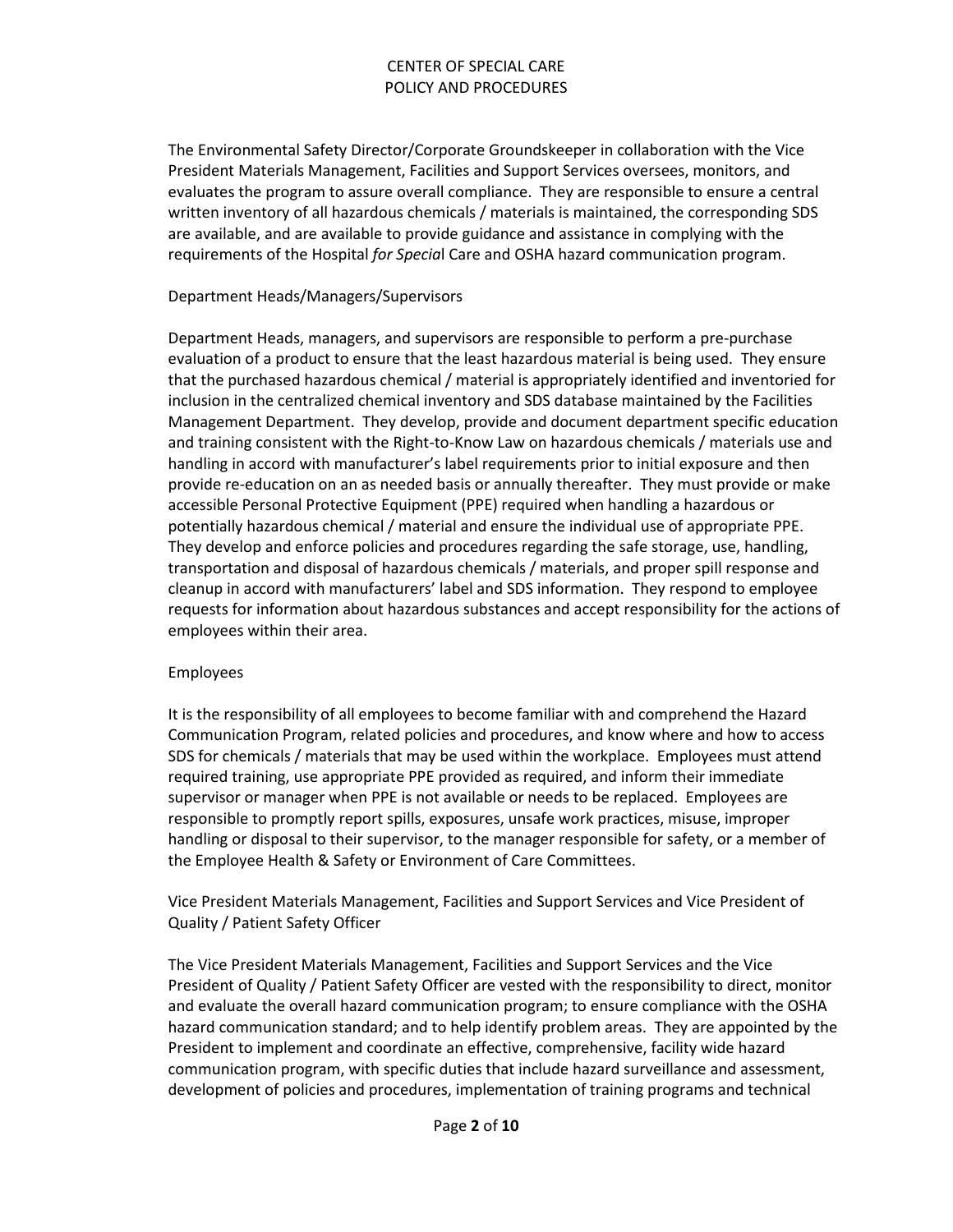support, and program assessment and improvement. The Vice President Materials Management, Facilities and Support Services and the Vice President of Quality / Patient Safety Officer are empowered by the President to intervene whenever circumstances exist that result in an unsafe condition.

The Vice President Materials Management, Facilities and Support Services, the Vice President of Quality/Patient Safety Officer and Risk Management are available to assist in developing, reviewing and enforcing the components of this program.

#### Environment of Care Committee

The EOC Committee is a multidisciplinary team with representation from administration, clinical and support service areas. The EOC Committee is chaired by the Environmental Safety Director/Corporate Groundskeeper who has the authority to intervene whenever conditions exist that pose an immediate threat to life, health or the environment.

The committee will analyze, plan, implement and evaluate the environment of care plans, assuring they remain an integral part of all ongoing activities within Hospital for Special Care. The EOC Committee is also responsible for the following:

- 1. Acting in an advisory capacity based on applicable federal, state and local regulations on the handling, use, and disposal of and the development of rules, practices, policies and procedures related to hazard communication and hazardous materials and waste management;
- 2. Maintaining written minutes of the EOC Committee meetings;
- 3. Reporting all pertinent committee and subcommittee findings and recommendations to appropriate administrative and area representatives;
- 4. Maintaining a reporting system for the investigation and evaluation of incidents reported and for the documentation of corrective actions taken;
- 5. Conducting inspections for the purpose of discovering and correcting unsafe conditions or practices in relation to the misuse, improper handling or disposal of hazardous materials and wastes;
- 6. Establishing that local, state, and federal laws and ordinances on handling and disposal of hazardous materials and waste regulations are complied with;
- 7. Advising and overseeing the development and implementation of hazardous materials and waste management policies and plans;

Employee Health and Safety Committee

The Employee Health and Safety Committee is a multidisciplinary team with representation from administration, clinical and support service areas. The Safety Committee is chaired by the Environmental Safety Director/Corporate Groundskeeper who has the authority to intervene whenever conditions exist that pose an immediate threat to life, health or the environment.

Reporting / Function: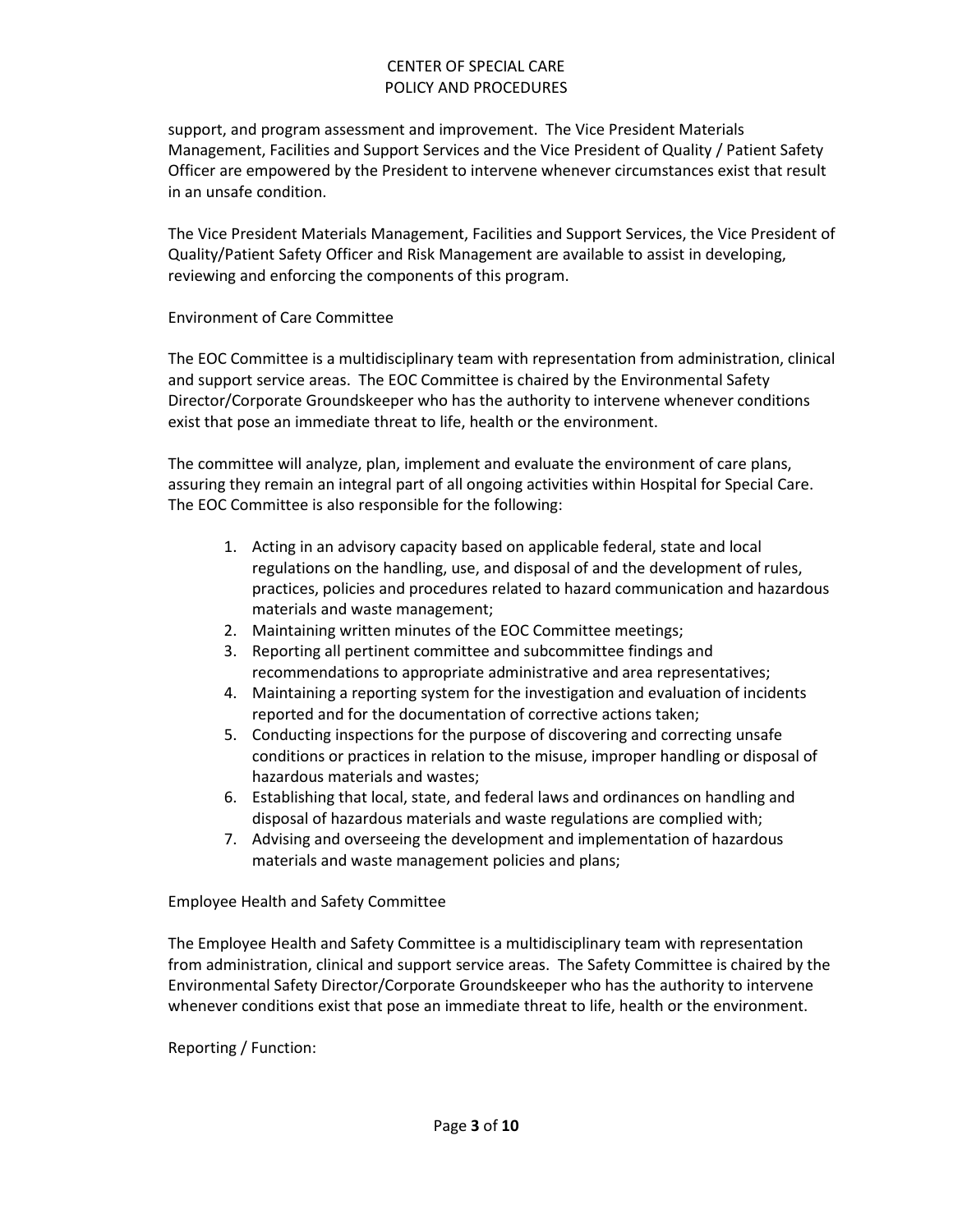Issues are presented to the Employee Health and Safety Committee, the EOC Committee, and the Infection Prevention and Control Department. Issues that are presented at committee meetings have been identified through several venues, such as, but not limited to, unit based staff, Infection Prevention and Control, Facilities Management and Employee Health. Reporting and investigation of all hazardous materials or waste spills or exposures or other incidents which involve patients, visitors, personnel or property is provided through the Incident Reporting procedure done by Security, and the Employee Incident report completed by the Employee Health Department. If incident reports, performance improvement monitors, or supervisor observation indicate a situation that creates a real or potential risk to patients, visitors, staff and/or the environment, the appropriate Department Manager and Risk Management will be notified so appropriate corrective action can be taken immediately. If a monitor indicates an unusual or inconsistent condition, reports will be submitted as necessary to the EOC Committee, Infection Prevention and Control Committee, Employee Health and Safety Committee or other groups as appropriate.

Safety and EOC reports are submitted to other committees or departments as needed.

#### PROGRAM COMPONENTS:

The Hospital *for Special* Care Hazard Communication Program includes the following elements, per OSHA standard 29 CFR 1910.1200, in order to address and maintain a program that assures: 1) hazard determination and product selection, 2) container labeling, 3) chemical inventory and Safety Data Sheets (SDS), 4) education and training.

#### 1. Hazard Determination and Product Selection:

The Hospital for Special Care does not determine the hazard properties of a material but will refer to the manufacturer and the manufacturer's labeling and SDS to determine if a substance is considered as hazardous under the OSHA Hazard Communication Standard. Department heads and supervisors will evaluate a material prior to purchase to determine if a less hazardous material is available for use and, where practical and when warranted, will utilize the least hazardous material available. Materials purchased for use will be based on the needs of the facility or an individual department, the hazards of the material, and department manager or other appropriate management or supervisory level approval.

#### 2. Container Labeling:

Manufacturer Containers: All materials purchased and received by Hospital for Special Care will be labeled with the manufacturers or distributors original labeling present and intact and will accurately reflect the identity of the contents within the container and the appropriate hazard warning. Materials not properly labeled will not be received and will be returned to the manufacturer or distributor. Materials will be stored in the manufacturers or distributors original container and will be transferred to a secondary or end use container in accord with the secondary container labeling requirements as defined in OSHA 29 CFR 1910.1200.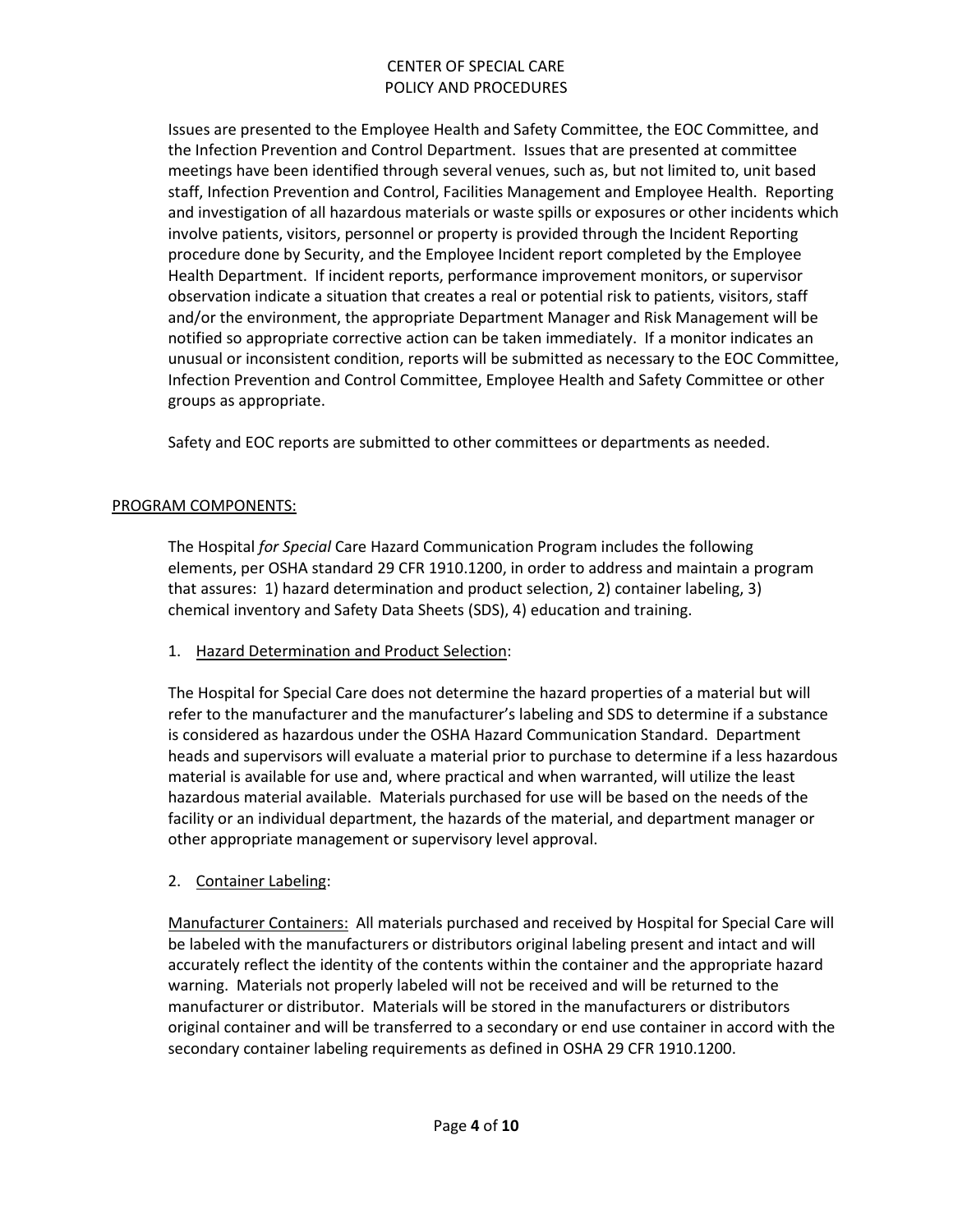Secondary Containers: All materials that are transferred from the manufacturers or distributors original container into a secondary or end use container will be appropriately labelled and will accurately reflect the identity of the contents of that container unless the product will be used immediately. Containers used as an immediate transfer device are exempt from this labeling requirement.

Where possible and if necessary, every effort will be made to obtain secondary or end use containers from the manufacturer or supplier with the correct product labeling already present. The individual transferring the material into the secondary or end use container is responsible to ensure the container is properly labeled. The use of secondary containers for the storage of a material is discouraged and will occur only when absolutely necessary.

Portable Containers and Tanks: Portable containers of a liquid, gas or solid will be properly identified and marked with the appropriate hazard warning. Open surface tanks will be identified with the appropriate signage.

3. Chemical Inventory & Safety Data Sheets (SDS):

Chemical Inventory: A facility wide chemical inventory is maintained and annually reviewed by the Facilities Management Department. Individual departments are responsible to inform Facilities Management when a new product is introduced so it can be added to the facility-wide inventory. Individual departments may also maintain a separate department specific inventory.

Safety Data Sheets: SDS are supplied by the manufacturer, distributor and or supplier of a material. It is the responsibility of the department head, manager, or supervisor to request and obtain a SDS for any new product available for use within the facility and to provide the original SDS or a copy of the original SDS to the Facilities Management Department for entry into the electronic SDS database available on computer for all staff to review at any time. SDS are maintained for a minimum period of 30 years after discontinuation of use of a product.

Contractors are responsible to provide SDS and any other information as requested for chemicals they use at or bring onto Hospital *for Special* Care property.

4. Education and Training:

All new employees are provided with facility wide education during New Hire Orientation.

Department heads, managers and supervisors are responsible to provide new employees with department specific education about the chemicals within their work area prior to the initial use of or exposure to a chemical by the employee. This training includes the name and type of chemicals within their specific work area, the location of and how to access SDS for all chemicals within the facility, Personal Protective Equipment (PPE) required for each chemical as described on the label and the proper use and availability of PPE.

Employees will be trained when a new chemical is introduced for use in the workplace or when an employee is given a task involving unfamiliar chemicals. Employees who are regularly exposed to or use chemicals as a part of their work assignment will receive annual refresher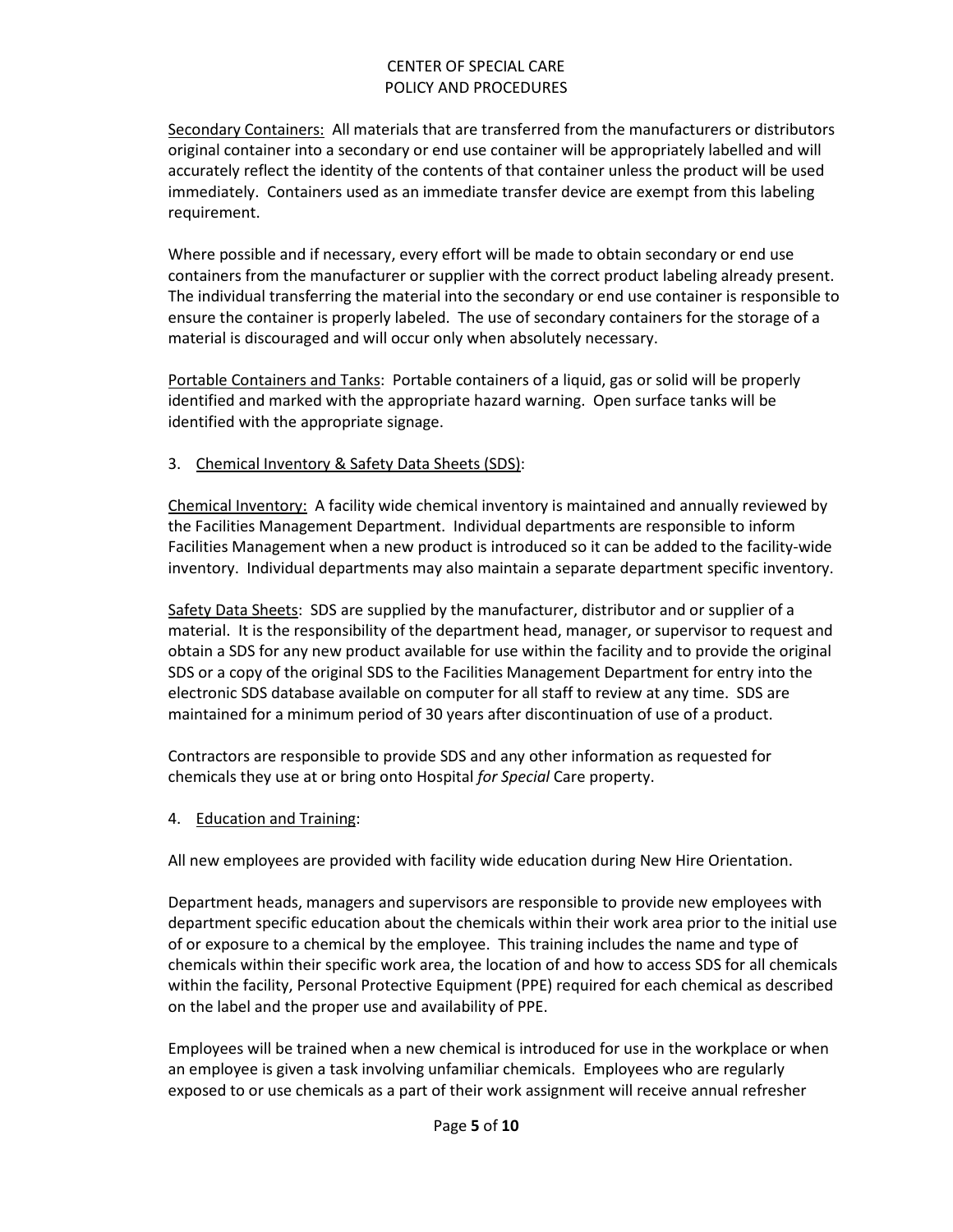training. Employees will be retrained when new PPE is introduced to the workplace or when incidents or supervisor observation indicate a need for retraining. Documentation of any training provided will be maintained by the department head, manager or supervisor.

Contractors and vendors will be informed about chemicals and hazardous materials used at Hospital *for Special* Care prior to beginning a project in an area where these materials are used or stored. The Director of Engineering Plant Operations will provide and maintain documentation of such training.

#### ANNUAL EVALUATION:

The Hazard Communication Program will be reviewed as a part of the annual review of the Hazardous Materials and Waste Management Program. Recommended changes, improvements, and education initiatives are based on the annual review and are submitted to the EOC Committee for approval.

#### ATTACHMENTS:

Attachment A: OSHA Quick Card, Hazard Communication Safety Data Sheets Attachment B: OSHA Quick Card, Hazard Communication Standard Pictogram Attachment C: OSHA Quick Card, Hazard Communication Standard Labels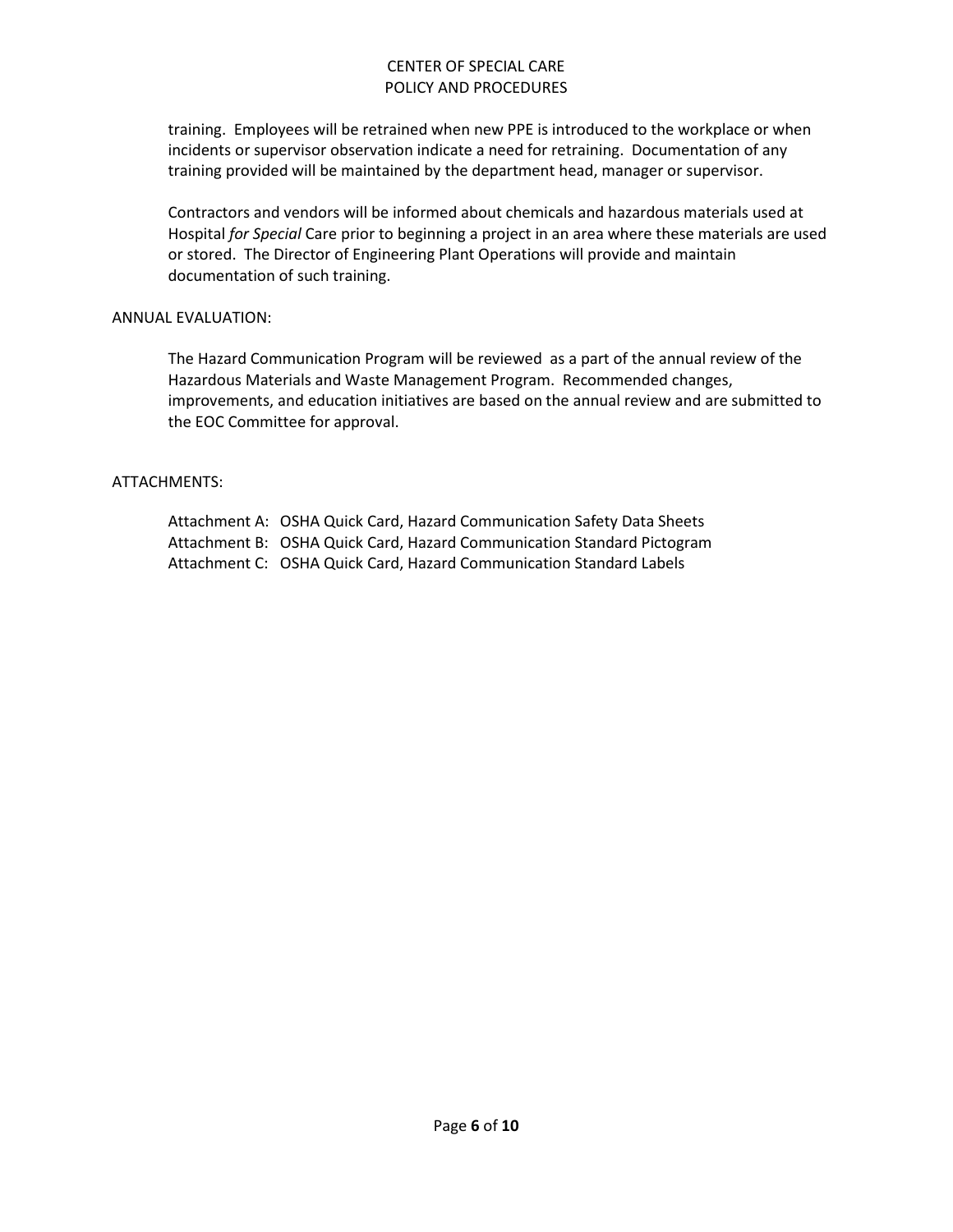

# **Hazard Communication Safety Data Sheets**

The Hazard Communication Standard (HCS) requires chemical manufacturers, distributors, or importers to provide Safety Data Sheets (SDSs) (formerly known as Material Safety Data Sheets or MSDSs) to communicate the hazards of hazardous chemical products. As of June 1, 2015, the HCS will require new SDSs to be in a uniform format, and include the section numbers, the headings, and associated information under the headings below:

**Section 1, Identification** includes product identifier; manufacturer or distributor name, address, phone number; emergency phone number; recommended use; restrictions on use.

**Section 2, Hazard(s) identification** includes all hazards regarding the chemical; required label elements.

**Section 3, Composition/information on ingredients** includes information on chemical ingredients; trade secret claims.

**Section 4, First-aid measures** includes important symptoms/effects, acute, delayed; required treatment.

**Section 5, Fire-fighting measures** lists suitable extinguishing techniques, equipment; chemical hazards from fire.

**Section 6, Accidental release measures** lists emergency procedures; protective equipment; proper methods of containment and cleanup.

**Section 7, Handling and storage** lists precautions for safe handling and storage, including incompatibilities.

**Section 8, Exposure controls/personal protection** lists OSHA's Permissible Exposure Limits (PELs); ACGIH Threshold Limit Values (TLVs); and any other exposure limit used or recommended by the chemical manufacturer, importer, or employer preparing the SDS where available as well as appropriate engineering controls; personal protective equipment (PPE).

**Section 9, Physical and chemical properties** lists the chemical's characteristics.

**Section 10, Stability and reactivity** lists chemical stability and possibility of hazardous reactions.

**Section 11, Toxicological information** includes routes of exposure; related symptoms, acute and chronic effects; numerical measures of toxicity.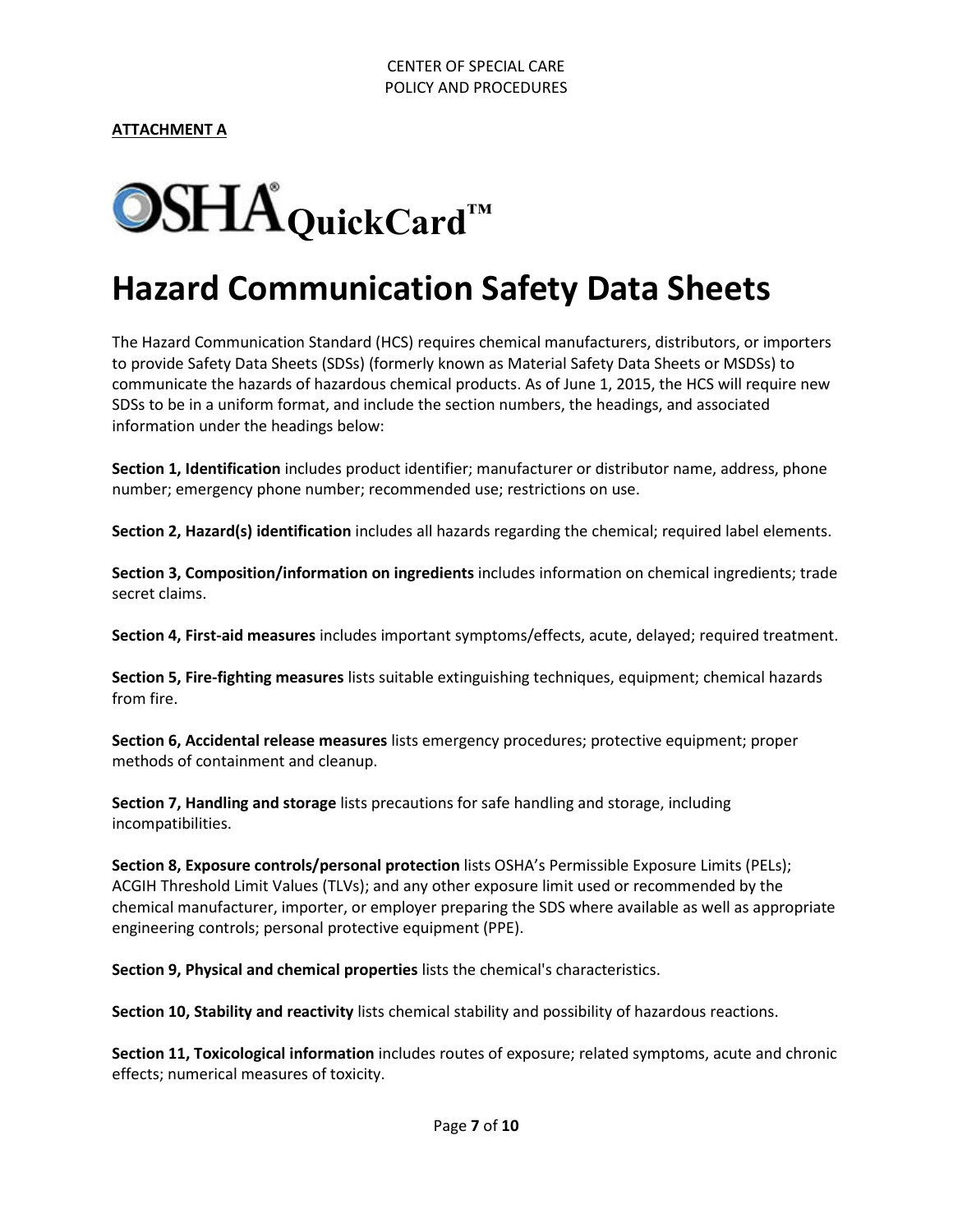**Section 12, Ecological information\***

**Section 13, Disposal considerations\***

**Section 14, Transport information\***

**Section 15, Regulatory information**\*

**Section 16, Other information,** includes the date of preparation or last revision.

\*Note: Since other Agencies regulate this information, OSHA will not be enforcing Sections 12 through 15 (29 CFR 1910.1200(g)(2)).

#### **Employers must ensure that SDSs are readily accessible to employees.**

See Appendix D of 1910.1200 for a detailed description of SDS contents.

**For more information:**





 **[www.osha.gov](https://www.osha.gov/index.html) (800) 321-OSHA (6742)**  U.S. Department of Labor **OSHA 3493-12R 2013**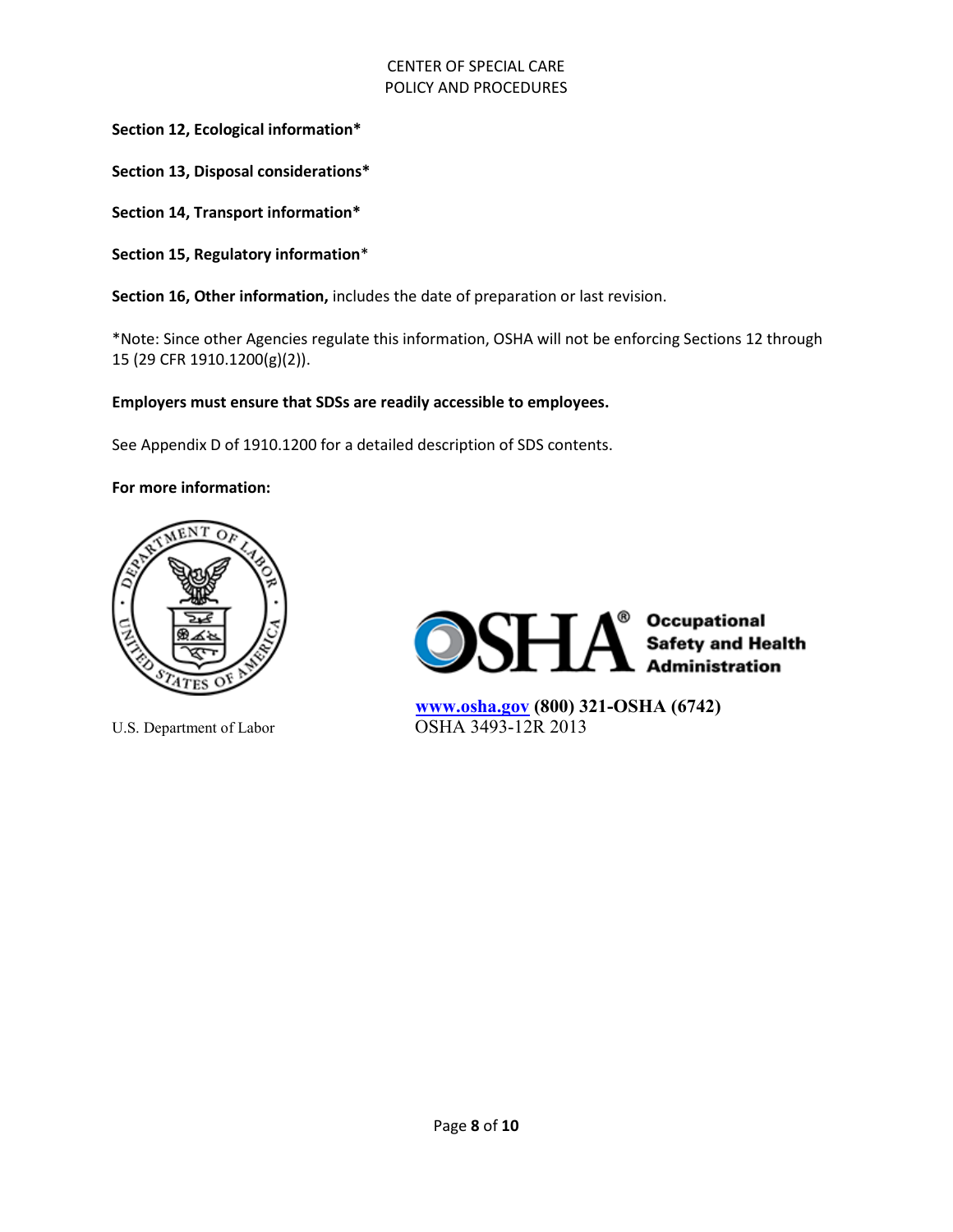#### **ATTACHMENT B**



## **Hazard Communication Standard Pictogram**

As of June 1, 2015, the Hazard Communication Standard (HCS) will require pictograms on labels to alert users of the chemical hazards to which they may be exposed. Each pictogram consists of a symbol on a white background framed within a red border and represents a distinct hazard(s). The pictogram on the label is determined by the chemical hazard classification.

#### **Exclamation Mark Health Hazard Flame** • Carcinogen • Flammables • Irritant (skin and eye) • Mutagenicity • Pyrophorics • Skin Sensitizer • Reproductive Toxicity • Acute Toxicity (harmful) • Self-Heating · Narcotic Effects • Respiratory Sensitizer • Emits Flammable Gas • Target Organ Toxicity • Self-Reactives • Respiratory Tract • Aspiration Toxicity • Organic Peroxides Irritant · Hazardous to Ozone Layer (Non-Mandatory) **Gas Cylinder** Corrosion **Exploding Bomb** • Gases Under Pressure • Skin Corrosion/ • Explosives • Self-Reactives **Burns** • Organic Peroxides • Eye Damage **• Corrosive to Metals Flame Over Circle Environment Skull** and Crossbones (Non-Mandatory) • Oxidizers • Aquatic Toxicity • Acute Toxicity (fatal or toxic) For more information: OSHA 3491-02 2012 ത **Occupational Safety and Health Administration U.S. Department of Labor** www.osha.gov (800) 321-OSHA (6742)

### **HCS Pictograms and Hazards**